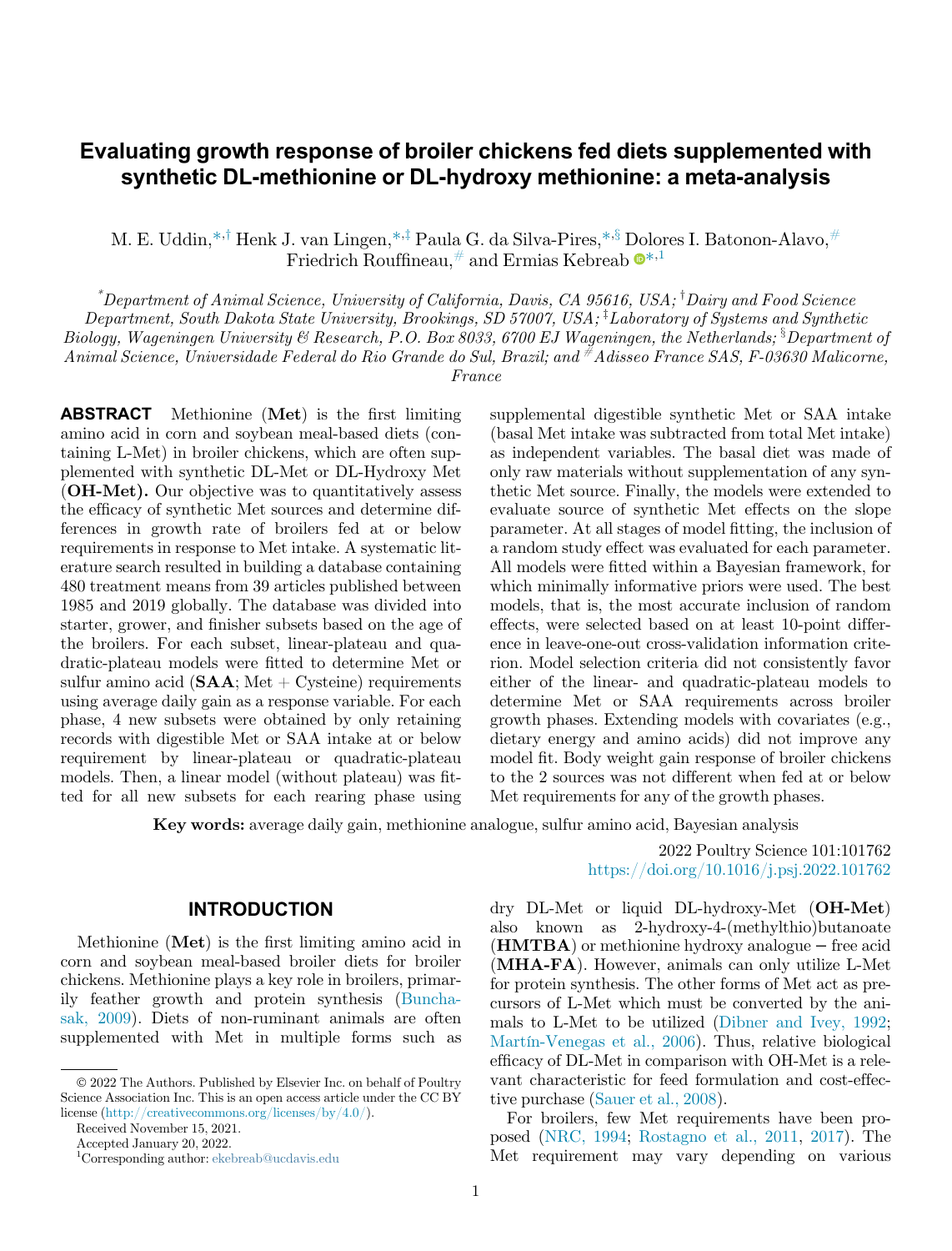characteristics such as age [\(Oliveira-Neto, 2014](#page-9-5)). Differences may also arise due to the choice of the models used to determine the requirements ([Pomar et al., 2003\)](#page-9-6), or birds' response variable (weight gain, feed conversion, or breast meat yield) used to estimate the requirement ([Oliveira-Neto, 2014](#page-9-5)). Although multiple investigations reported on Met requirement, there is no consensus on which value to use.

Several models are available in the literature for predicting the growth response of broilers fed different Met precursors [\(Fattori et al., 1991;](#page-8-2) [Cooper and Wash](#page-8-3)[burn, 1998;](#page-8-3) [Aerts et al., 2003](#page-8-4)) but those that compare the relative biological efficacy of DL-Met with OH-Met are scarce ([Kratzer and Littell, 2006;](#page-8-5) [Vazquez-](#page-9-7)[Anon et al., 2006;](#page-9-7) [Sauer et al., 2008](#page-9-1)). A meta-analysis that compared Met sources (DL-Met vs. Met-hydroxyanalogue-free-acid) was conducted by [Sauer et al. \(2008\)](#page-9-1) but only included studies published until 2006. A new meta-analysis based on recent empirical studies in the literature comparing DL-Met and OH-Met is lacking. Furthermore, development in statistical methods and software (packages such as WinBUGS and Stan) has enabled fitting of complex models using Bayesian approach, which can take into account the multiple variances in a single model simultaneously ([Sorensen et al.,](#page-9-8) [2016\)](#page-9-8). Therefore, fitting model using Bayesian approach accounting for multiple variances instead of using frequentist approach such as nonlinear regression ([Sauer et al., 2008](#page-9-1)) or multi-exponential regression ([Hoehler et al., 2005](#page-8-6)) will strengthen the comparison between DL-Met and OH-Met. Thus, the objective of this study was to provide a summary of the current literature available on Met sources for broiler chickens and to predict the weight gain response to Met intake using different mathematical growth functions.

#### MATERIALS AND METHODS

### Search Strategy and Inclusion Criteria

A literature search was performed on pre-defined scientific databases including Web of Knowledge, Scopus, and PubMed. The search was performed in each database, using the keywords "methionine OR hydroxymethionine AND broiler". To maximize the search completeness, a new search was performed with a larger number of keywords. The new search was performed in each base plus SciELO, using the keywords: "hydroxy analog OR OH-Met OR methionine hydroxy analog OR 2-hydroxy-4-methylthio-butanoic acid AND broiler OR chickens\* OR poultry". A total of 3,279 publications were identified through the literature search. In the next step, after removing duplicate papers, the results found in each database were exported to an excel file and the title and abstract of the studies were examined to exclude irrelevant articles ([Figure 1](#page-2-0)). The full texts of the remaining publications were read, and the growth response, feed and nutrient intake and dietary nutrient composition of the manuscripts were organized for possible classification of eligibility.

The papers were selected using the following inclusion criteria: a) articles that compared DL-Met and OH-Met where studies indicated the source and levels of the Met, b) articles with detailed description of diet composition, c) articles that reported at least 2 of these variables: feed intake, weight gain, or feed conversion ratio (FCR), and d) articles that were published in English, Portuguese or Spanish. Additionally, studies where interactions other than the Met effects such as studies with animals under thermo-stressed conditions were excluded. Studies must have been published in peer-reviewed journals. Finally, a total of 39 studies were considered eligible for this metaanalysis. The selection process is shown as PRISMA flowchart according to Moher et al.  $(2009)$  in [Figure 1.](#page-2-0)

## Database

The database included 480 records of treatments means from 39 studies conducted from 1985 to 2019 by research entities from Asia: China ( $n = 132$  from 6 studies), South Korea ( $n = 14$  from 1 study), Thailand  $(n = 15$  from 2 studies), Iran  $(n = 8$  from 1 study), India  $(n = 6$  from 1 study) and Turkey  $(n = 5$  from 1 study); Australia ( $n = 5$  from 1 study); Europe: Germany  $(n = 58$  from 5 studies) the Netherlands  $(n = 45$  from 2 studies), Poland ( $n = 9$  from 1 study), Spain ( $n = 9$  from 1 study), France ( $n = 4$  from 1 study); North America: United States ( $n = 88$  from 6 studies), Canada ( $n = 7$ from 1 study), and Mexico  $(n = 8$  from 1 study); and South America: Brazil ( $n = 55$  from 8 studies). The list of articles and reports included in the database are given in the supplementary material.

Studies included in this database used broilers from different strains such as Cobb, Ross, Arbor Acres, Indian River, and Shaver Starbro. The database also contained information about the trial (authors, journal, year), experimental design (number of repetitions per treatment, number of animals per repetition, weight range of the broilers), ingredient composition, and nutritional values of the experimental diets and performance information such as ADG, ADFI, and FCR.

Some studies did not report dietary nutrient composition. Thus, the nutrient composition of all diets was recalculated using the Practical Program for Formulation of Rations (PPFR, [Garcia-Neto, 2008\)](#page-8-7) to get a complete and consistent (i.e., calculated with similar method) dietary nutrient composition. All energy and nutrients available in the software were considered including AME, CP, amino acids, and some minerals. Additionally, the daily nutrient intake was estimated by multiplying the daily feed intake with respective dietary nutrient concentration.

Based on the age of the birds, the broiler database was subsetted into starter  $(\leq 21$  d of age at the end of the experiment and  $\leq 16$  d as average experimental age), grower (<21 and >21 days of age at the start and end of the experiment respectively, and >16 d of average age) and finisher  $(≥ 21 d$  of age at the start of the experiment) phases. The relationships between predetermined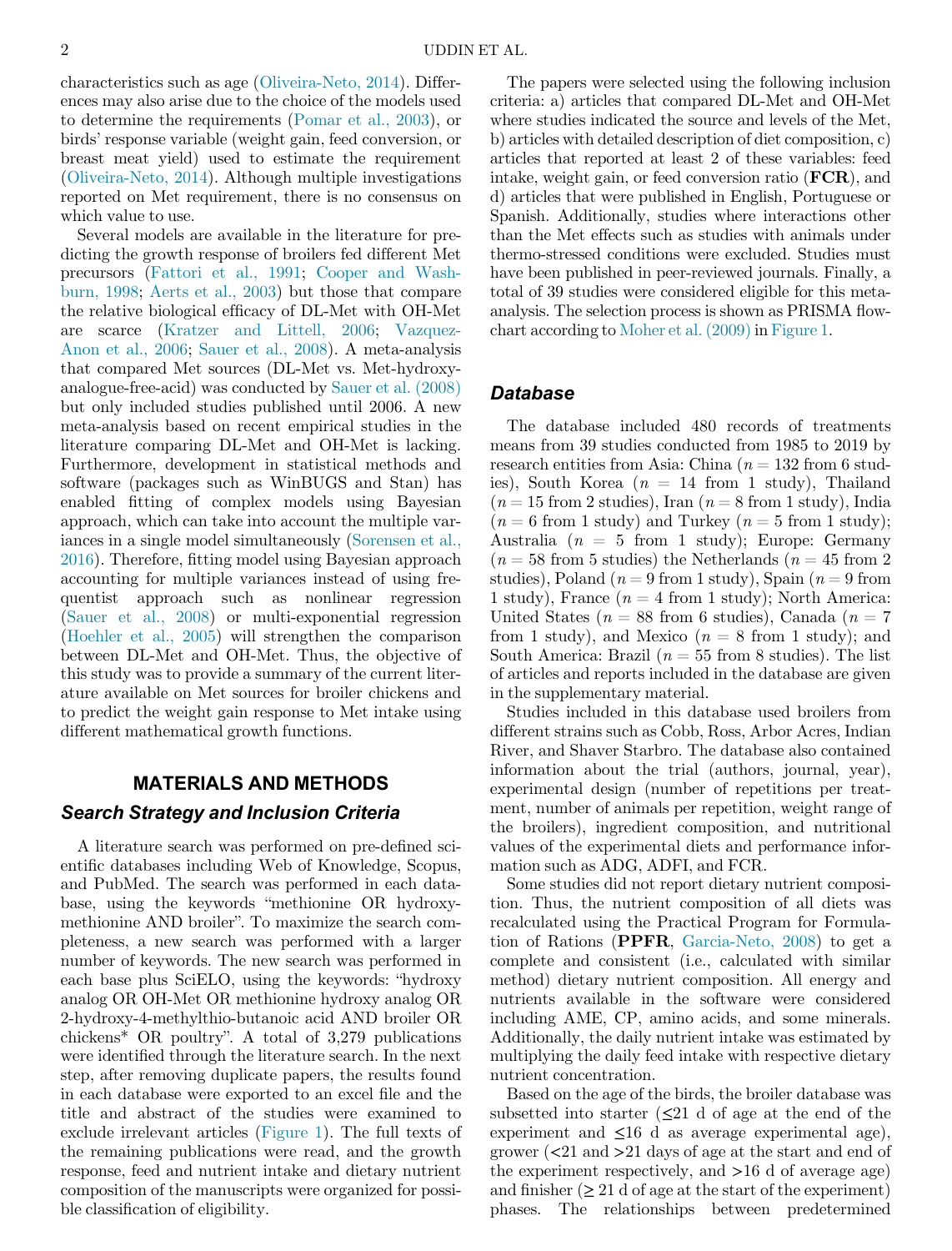<span id="page-2-0"></span>

Figure 1. Literature search and selection process following the PRISMA procedure.

<span id="page-2-2"></span>variables (e.g., ADG vs. animal age, ADG vs. feed intake, ADG vs. Met dose, ADG vs. Met intake) were visually assessed using scatter plots for each growth phase. This visual exploration resulted in the identification of outliers and next in the removal of the records that belonged to 4 different studies.

## <span id="page-2-3"></span>Model Development

<span id="page-2-4"></span>Estimating Requirement for Digestible Methionine and Sulfur Amino Acid Intake The ADG of the 3 broiler subsets was predicted from digestible Met or digestible sulfur amino acid  $(SAA; i.e., Met-Cysteine)$  intake as independent variable using a 3-stage hierarchical model ([Figure 2](#page-3-0)). The first stage is the model for the data given the model parameters and variance [\(Equation 1\)](#page-2-1):

<span id="page-2-5"></span><span id="page-2-1"></span>
$$
y_{ij} = f(\theta_i, x_{ij}) + e_{ij}
$$
 (1)

where  $y_{ij}$  is the ADG of broiler  $j$   $(j = 1, ..., n)$  in study i  $(i = 1, \ldots, m)$ ,  $f(\theta_i, x_{ii})$  is the growth function,  $x_{ii}$  is the corresponding digestible Met or SAA intake,  $\theta_i =$ 

 $[\alpha_i, \beta_i, \kappa_i]^{\text{T}}$  is the parameter vector for study i, and  $e_{ij}$  is the residual error with distribution  $N(0, \sigma_e^2)$ . The growth function per study i was represented by linear-plateau function ([Equation 2\)](#page-2-2):

$$
f(\theta_i, x_{ij}) = \alpha_i + \beta_i \cdot \min(x_{ij}, \ \kappa_i)
$$
 (2)

a quadratic-plateau function ([Equation 3\)](#page-2-3):

$$
f(\theta_i, x_{ij}) = \alpha_i + \beta_i \cdot \min(x_{ij}, \ \kappa_i) + \left(\frac{-\beta_i}{2\kappa_i}\right) \cdot \min\left(x_{ij}^2, \kappa_i^2\right) \tag{3}
$$

and a piecewise linear model function ([Equation 4\)](#page-2-4):

$$
f(\theta_i, x_{ij}) = \alpha_i + \beta_1 x_{ij} + \beta_2 \cdot max(0, x_{ij} - \kappa_i)
$$
 (4)

 $\alpha_i$  denote the intercept,  $\beta_i$  is the slope before breakpoint  $\kappa_i$ . The second stage of the hierarchical model represents the between-study variability ([Equation 5\)](#page-2-5):

$$
\theta_{\mathbf{i}} = \theta + \mathbf{s}_i,\tag{5}
$$

with the population parameter vector  $\boldsymbol{\theta} = [\boldsymbol{\alpha}, \boldsymbol{\beta}, \kappa]^T$  and a study-effects vector that contained no more than one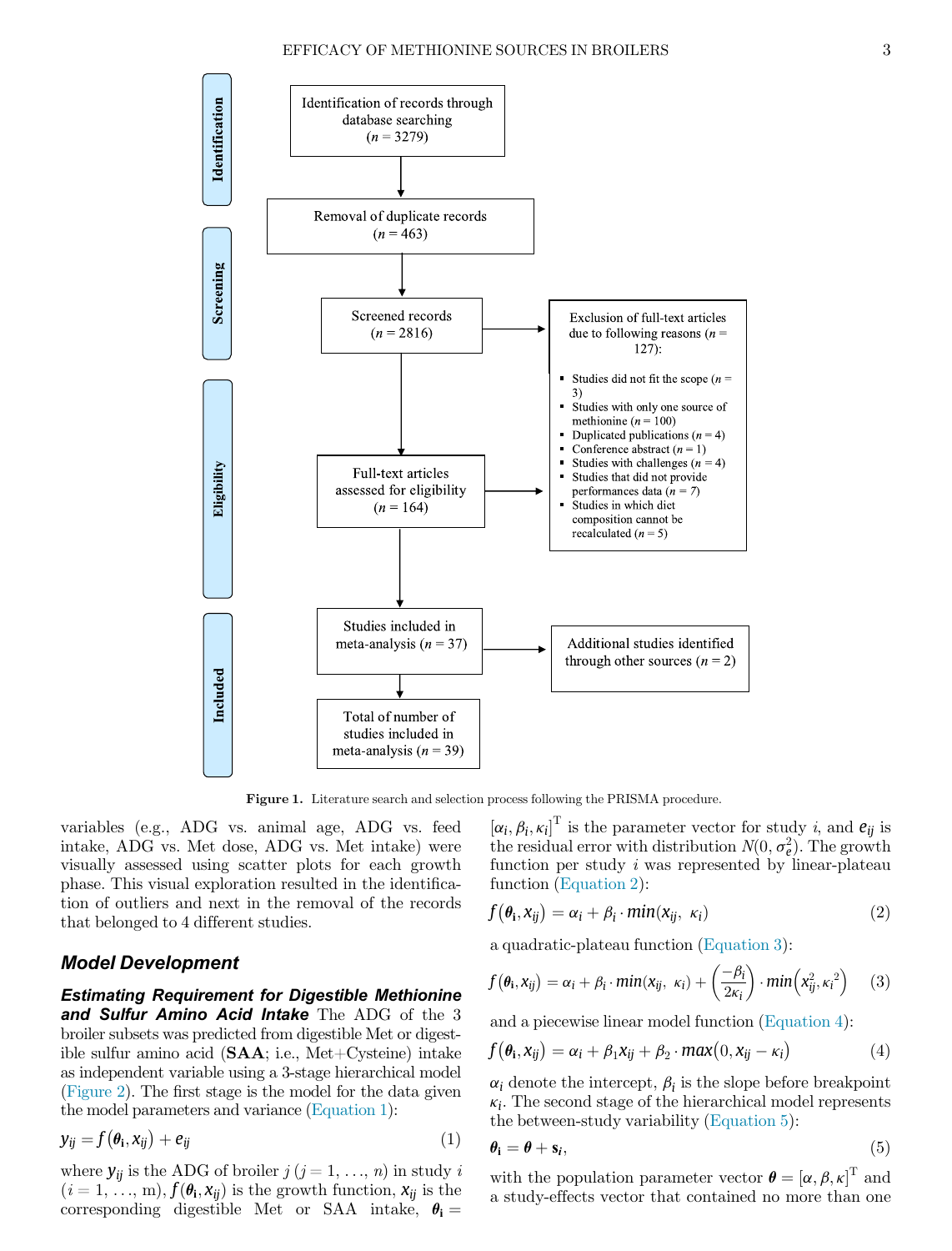<span id="page-3-2"></span><span id="page-3-0"></span>

Figure 2. Flow chart showing the Bayesian model fitting steps.

<span id="page-3-1"></span>study effect for each of the 3 parameters of the linearplateau and quadratic-plateau models,  $\mathbf{s_i} = [a_i, b_i, k_i]^T$ . The study effects were distributed according to  $\mathbf{s}_i \sim N(0, \Psi)$ , where  $\Psi$  is a covariance matrix with maximum dimensions of  $3 \times 3$  and the corresponding diagonals  $\sigma_a^2$ ,  $\sigma_b^2$  and  $\sigma_k^2$ . All off-diagonal elements of  $\Psi$ were set at 0, which indicates independent study effects. The third stage of the hierarchical model describes the priors, which were specified as:

$$
\begin{cases}\n\alpha, \beta \sim N(\mu = 0, \ \sigma = 100) \\
\kappa \sim \text{Unif}\left(\min(\mathbf{x}_{ij}), \ \max(\mathbf{x}_{ij})\right) \\
\sigma_a, \sigma_b, \sigma_k, \sigma_e \sim \text{half} - \text{Cauchy}(0, \ 5)\n\end{cases}
$$
\n(6)

The choice of prior distributions for  $\alpha$ ,  $\beta$ ,  $\sigma_a$ ,  $\sigma_b$ ,  $\sigma_k$ and  $\sigma_e$  was based on the construction of minimally informative priors, whereas the prior distribution for the digestible Met requirement parameter  $\kappa$  constrained to the range of actual digestible Met or SAA intake of birds in each study. Additionally, we also fitted piecewise-linear model which showed poor fits compared to linearand quadratic plateau models for all phases ([Figures 3](#page-3-1) and [4](#page-4-0)). Thus, details of piecewise-linear model were not reported in this study.

The actual inclusion of a random study effect per parameter, that is, the specification of the second stage, was evaluated by fitting the hierarchical model structure to the data with a forward selection procedure. At the start of this procedure, a more parsimonious model was considered that had only one random effect in total, which could apply to any of the three parameters  $\alpha$ ,  $\beta$ and  $\kappa$ . The best of these three models was selected based on the leave-one-out cross-validation information criterion (LOOIC; [Vehtari et al., 2017](#page-9-10)). Subsequently, the selected model was extended with a second random effect on either of the 2 parameters for which no random effect was selected yet. The model with the lowest LOOIC was selected if a 10-point LOOIC decrease was obtained relative to the selected model that had only one random effect. If this criterion was met, the most complex model with a random effect for each of the 3 parameters  $\alpha$ ,  $\beta$  and  $\kappa$  was evaluated and selected if the LOOIC decreased by 10-points compared to the best model that included 2 of the 3 possible random effects. For every model that was evaluated, 2 chains were run for 30  $\times$  10<sup>3</sup> iterations with the first 10  $\times$  10<sup>3</sup> taken as



Figure 3. Linear-plateau, quadratic-plateau and piecewise-linear model fits of average daily gain against digestible methionine intake for the starter, grower, and finisher subsets of data. Model parameters are reported in [Table 2](#page-5-0). These models shown in this figure did not account for the type of Met. Green, pink and blue lines indicate the linear-plateau, quadratic-plateau and piecewise-linear model, respectively.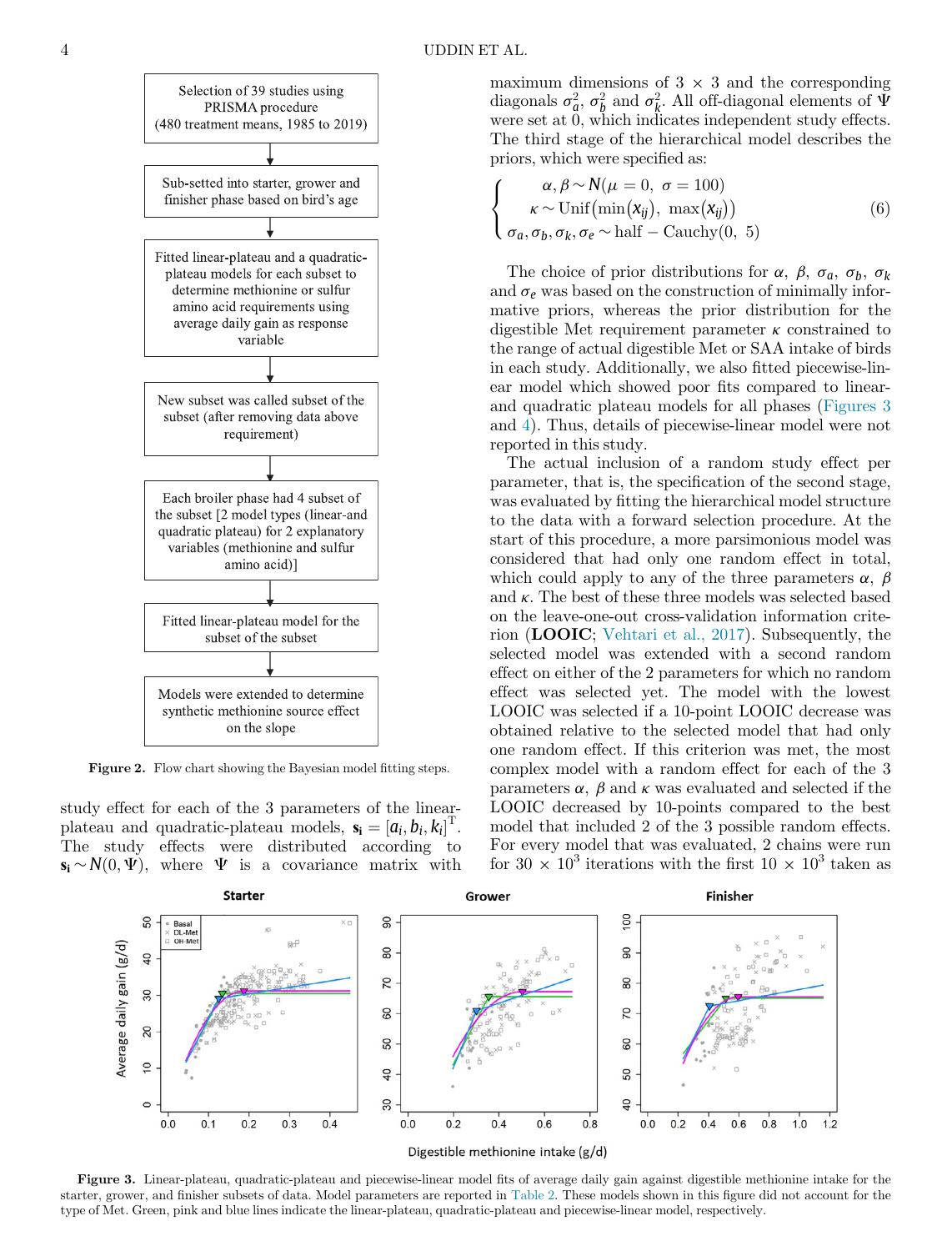<span id="page-4-0"></span>

Figure 4. Linear-plateau, quadratic-plateau and piecewise-linear model fits of average daily gain against digestible sulfur amino acid intake using the starter, grower and finisher subsets of data. Model parameters are reported in [Table 3.](#page-6-0) Note that the models shown in this figure did not account for the type of Met. Green, pink and blue lines indicate the linear-plateau, quadratic-plateau, and piecewise-linear model, respectively.

burn-in period. Chains were thinned by a factor of 25, after which convergence was assessed by visually inspecting the chain traces. Upon selecting the randomeffects structure per model, this selected model was refitted by running 2 chains for  $50 \times 10^3$  iterations with the first  $20 \times 10^3$  taken as burn-in period.

<span id="page-4-1"></span>**Assessing Synthetic Methionine Effect** After fitting the hierarchical model structure using digestible Met or digestible SAA intake as independent variables, the starter, grower, and finisher subsets were further subsetted based on the estimated value of the requirement parameter  $\kappa$ . Only observations with a digestible Met or SAA intake less than or equal to  $\kappa$  that was obtained from the linear-plateau or quadratic-plateau model fitted were retained. This resulted in a maximum of four subsets from the k estimated using digestible Met or digestible SAA intake by linear-plateau or quadraticplateau model for each of starter, grower and finisher subset. Using subsets of a starter, grower or finisher subset, a similar hierarchical model was then used for fitting, but at the first stage the independent variable  $x_{ii}$ represented digestible synthetic Met intake instead of total digestible Met intake. In other words, basal digestible Met intake was subtracted from treatment digestible Met intake within study, which then resulted in zero synthetic Met intake for all basal treatments in the database. Furthermore, the growth functions had no plateaus and represented a linear model ([Equation 6.](#page-3-2)1):

$$
f(\theta_{\mathbf{i}}, x_{ij}) = \alpha_{i} + \beta_{i} \cdot x_{ij}, \qquad (6.1)
$$

where, the intercept parameter  $\alpha_i$  represents the average daily gain at zero supplementation of synthetic Met source, and  $\beta_i$  is the slope of the function. The  $\kappa$  parameter of the quadratic function was assigned the maximum values of  $x_{ii}$  of the specific subset of a subset used for model fitting, which resulted in the top of the parabolic function at the maximum value of  $x_{ii}$ . Priors used for the linear model was as described for the linear-plateau model [\(Equation 5](#page-2-5)). All other aspects of fitting including the selection of random effects was similar as described for the linear-plateau model. Before fitting these linear models to the subsets of the 3 subsets for starter, grower and finisher broilers, all records associated with a zero dose of synthetic Met were taken twice so that per observation, a zero dose could be assigned to DL-Met and OH-Met. These updated subsets were used for fitting the linear hierarchical models, after which the model was extended for evaluating any synthetic Met effect on the  $\beta$  parameter according to [\(Equation 7](#page-4-1)):

$$
\beta_n = \delta_{n1} Z_{n1} + \delta_{n2} Z_{n2} \tag{7}
$$

with  $\begin{bmatrix} z_{n1} \\ z \end{bmatrix}$  $\begin{bmatrix} z_{n1} \\ z_{n2} \end{bmatrix} = \begin{bmatrix} 1 \\ 0 \end{bmatrix}$  for DL-Met and  $\begin{bmatrix} z_{n1} \\ z_{n2} \end{bmatrix}$  $\begin{bmatrix} z_{n1} \\ z_{n2} \end{bmatrix} = \begin{bmatrix} 0 \\ 1 \end{bmatrix}$  $\begin{bmatrix} 0 \\ 1 \end{bmatrix}$  for OH-Met, and  $\delta_{n1}$  and  $\delta_{n2}$  are the DL-Met and OH-Met main effects, respectively. No synthetic Met effect on  $\alpha$ was considered because the zero dose does not contain any synthetic DL-Met or OH-Met. To select randomeffects parameters, a 10-points decrease in LOOIC was required for selecting a model with a Met effect on  $\beta$ .

All model simulations were run through the *rstan* ([Stan Development Team, 2016](#page-9-11)) and loo packages ([Vehtari and Gelman, 2016](#page-9-12)) in R (version 3.6.3 R Foundation for Statistical Computing, Vienna, Austria).

### RESULTS

## Dietary Information and Performance Data of the Broiler Database

Growth performance and nutrient composition of broiler diets grouped into starter, grower, and finisher are shown in [Table 1.](#page-5-1) As birds grew older, ADG, ADFI and FCR of birds also increased. With increasing age of the birds, dietary energy concentrations increased as typically observed for broiler diets. As expected, the starter phase had greater CP concentrations compared to grower and finisher phases. Similarly, total and digestible Lys and concentrations of other amino acids in the diets decreased with increasing age of the birds. Digestible Met or digestible SAA intake was approximately 3 times the starting value for grower compared to starter and 4 times the starting value for finisher compared to starter phase. Average synthetic Met dose in the diet was similar between grower and finisher phases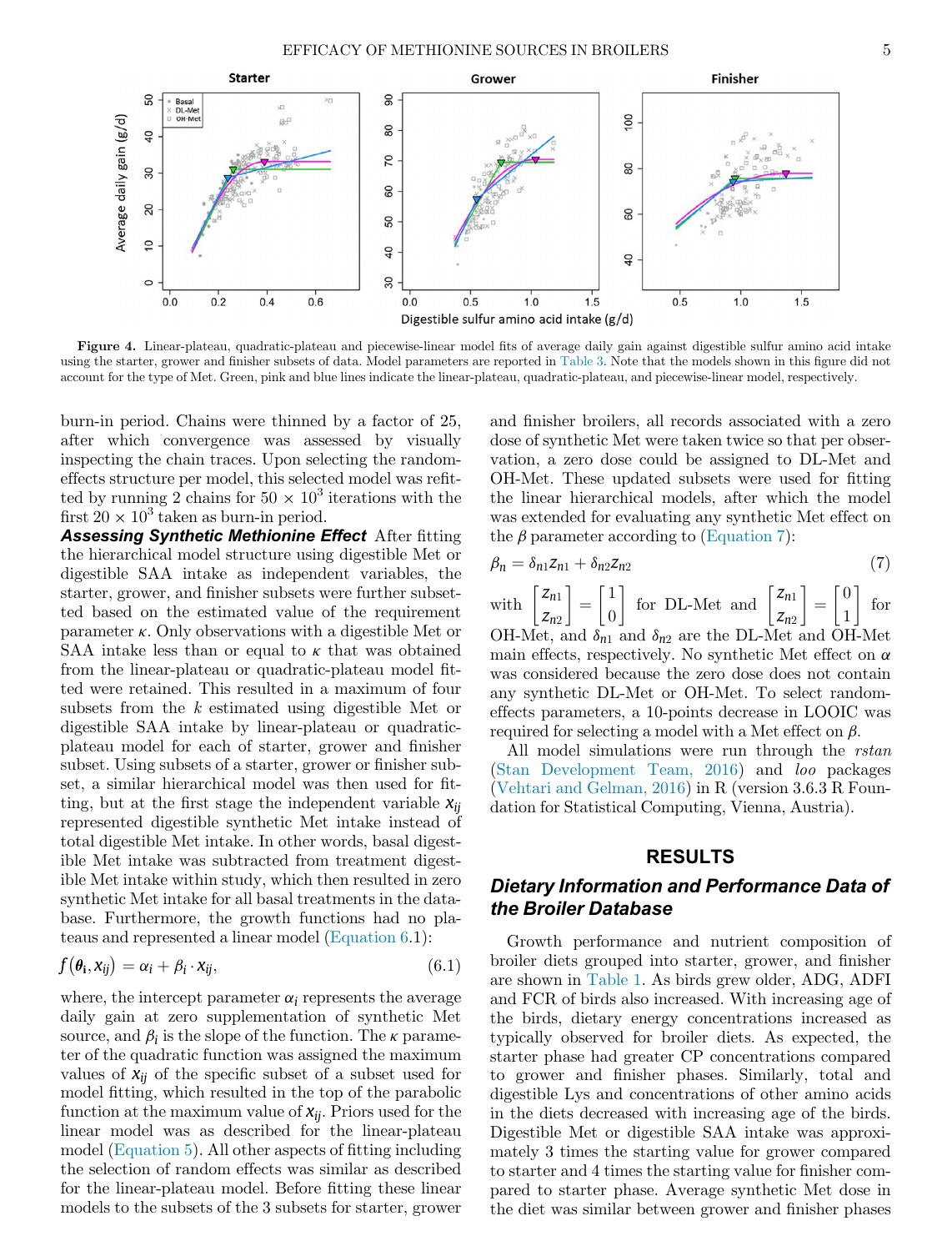<span id="page-5-1"></span>Table 1. Summary of dietary nutrient composition and performance of broilers extracted from the literature.

|                                          | Starter $(n=221)$ |           |        | Grower $(n=126)$ |       |           | Finisher $(n=133)$ |       |       |           |       |       |
|------------------------------------------|-------------------|-----------|--------|------------------|-------|-----------|--------------------|-------|-------|-----------|-------|-------|
| Variables                                | Mean              | <b>SD</b> | Min    | Max              | Mean  | <b>SD</b> | Min                | Max   | Mean  | <b>SD</b> | Min   | Max   |
| $CP, \%$ of DM                           | 21.6              | 1.61      | 18.0   | 25.7             | 20.7  | 2.21      | 17.5               | 24.5  | 19.4  | 1.33      | 17.0  | 22.7  |
| $ME$ , Mcal/kg                           | 2.98              | 0.116     | 2.67   | 3.21             | 3.01  | 0.200     | 2.47               | 3.46  | 3.14  | 0.086     | 2.94  | 3.24  |
| Total Lys, %                             | 1.27              | 0.112     | 1.10   | 1.65             | 1.20  | 0.113     | 1.02               | 1.59  | 1.13  | 0.122     | 1.00  | 1.49  |
| Digestible Lys, $%$                      | 1.15              | 0.106     | 1.00   | 1.52             | 1.10  | 0.112     | 0.910              | 1.49  | 1.02  | 0.120     | 0.870 | 1.37  |
| Digestible Arg diet, $%$                 | 1.41              | 0.260     | 1.03   | 2.33             | 1.20  | 0.110     | $1.05\,$           | 1.42  | 1.13  | 0.097     | 0.920 | 1.27  |
| Digestible Val diet, %                   | 0.870             | 0.0719    | 0.720  | 1.06             | 0.810 | 0.0826    | 0.670              | 0.955 | 0.778 | 0.0642    | 0.690 | 0.940 |
| Digestible His, $%$                      | 0.487             | 0.0478    | 0.350  | 0.600            | 0.447 | 0.0649    | 0.300              | 0.545 | 0.451 | 0.0297    | 0.410 | 0.530 |
| Age, d                                   | 11.0              | 3.55      | 5.00   | 16.0             | 20.7  | 2.21      | 17.5               | 24.5  | 34.9  | 5.95      | 28.5  | 46.0  |
| ADG, g                                   | 28.8              | 6.94      | 7.36   | 50.1             | 61.1  | 9.88      | 36.0               | 81.2  | 72.3  | 11.3      | 46.5  | 95.1  |
| ADFI, g                                  | 42.9              | 11.9      | 19.1   | 74.6             | 102   | 10.8      | 81.6               | 131   | 144   | 18.6      | 93.5  | 183   |
| $\mathrm{FCR}^1,\,\mathrm{g}/\mathrm{g}$ | 1.50              | 0.273     | 1.05   | 3.59             | 1.69  | 0.217     | 1.33               | 2.49  | 2.01  | 0.174     | 1.58  | 2.35  |
| Digestible Met intake, $g/d$             | 0.184             | 0.078     | 0.044  | 0.449            | 0.395 | 0.104     | 0.197              | 0.720 | 0.598 | 0.168     | 0.234 | 1.15  |
| Digestible $SAA^2$ intake, $g/d$         | 0.308             | 0.113     | 0.0915 | 0.660            | 0.664 | 0.155     | 0.371              | 1.18  | 0.998 | 0.192     | 0.467 | 1.59  |
| Synthetic Met dose $(\%)$                | 0.156             | 0.117     | 0.000  | 0.552            | 0.147 | 0.110     | 0.000              | 0.460 | 0.146 | 0.106     | 0.000 | 0.429 |

<sup>1</sup>FCR, feed conversion ratio.

<span id="page-5-2"></span>2 SAA, sulfur amino acid (sum of Methionine and Cysteine).

but slightly greater for starter phase compared to the other two phases.

## Growth Function Fitting and Determination of Requirement Parameters

The models for predicting ADG from digestible Met intake along with the selected random effects fitted are graphically presented in [Figure 3.](#page-3-1) The estimated digestible Met requirement parameters  $\kappa$  were consistently greater for the quadratic-plateau compared to the linearplateau model, which were  $0.188 \pm 0.0101$  vs.  $0.134 \pm 0.0101$ 0.0071 g/d,  $0.502 \pm 0.0432$  vs.  $0.335 \pm 0.0200$  g/d and  $0.596 \pm 0.0389$  vs.  $0.514 \pm 0.0273$  g/d for the starter (mean 11.0 d), grower (mean 20.7 d), and finisher broilers (mean 34.9 d), respectively [\(Table 2](#page-5-0)). Nonetheless, the LOOIC fit statistic did not consistently favor either of the 2 models. The quadratic-plateau was the best model for the starter data, the linear-plateau for the grower data, and only a marginal difference in LOOIC was observed when fitting the 2 models to the finisher data.

The models for predicting ADG against digestible SAA intake along with the selected random effects that were fitted are graphically presented in [Figure 4](#page-4-0). Similar to Met, the SAA requirement parameters  $\kappa$  was greater for the quadratic-plateau than the linear-plateau model which was  $0.379 \pm 0.026$  vs.  $0.314 \pm 0.027$  g/d for the starter broilers [\(Table 3\)](#page-6-0). The quadratic-plateau model fitted the data the best based on LOOIC. The SAA requirement for grower broilers was estimated at  $0.932 \pm 0.12$  g/d using linear-plateau model. The SAA requirement for finisher broilers was estimated at  $0.953 \pm 0.0477$  g/d using linear-plateau model, whereas fitting a quadratic-plateau model to the grower and finisher subsets within the Bayesian hierarchical framework resulted in divergent transition of the Markov chains. In addition, fewer than 5 datapoints were above the 95% credible intervals of the  $\kappa$  parameter when fitting these three models, which suggested insufficient datapoints were available for an unbiased estimation of  $\kappa$ . In other words, only a few of the records of the grower and finisher subset had SAA intake at or below requirements. Inclusion of covariate such as dietary ME or essential amino acids concentrations did not improve model fit for the three subsets regardless of explanatory variables (digestible Met or SAA intake).

## Assessing Effect of Synthetic Methionine Sources

The models for predicting ADG against synthetic Met intake (excluding Met from basal diets) for different phases are shown in [Table 4](#page-6-1). As stated earlier, linear models were fitted for 4 different datasets of each broiler

<span id="page-5-0"></span>**Table 2.** Linear- and quadratic-plateau model parameters<sup>[1](#page-5-3)</sup> and leave-one-out information criterion (LOOIC) that were fitted to the three subsets of data using digestible methionine intake as independent variable. Note that the models that were fitted did not account for the type of Met.

| Model                       | $\alpha$      |            | к             | $\sigma_a$  | $\sigma_b$ | $\sigma_k$      | $\sigma_e$   | <b>LOOIC</b> |
|-----------------------------|---------------|------------|---------------|-------------|------------|-----------------|--------------|--------------|
| Starter subset $(n = 221)$  |               |            |               |             |            |                 |              |              |
| Linear-plateau              | 2.49(1.28)    | 210(11.4)  | 0.134(0.0071) | 2.57(0.618) |            | 0.0331(0.00654) | 1.29(0.069)  | 794          |
| Quadratic-plateau           | $-1.13(1.49)$ | 346(19.4)  | 0.188(0.0101) | 3.62(0.730) |            | 0.0496(0.00867) | 1.10(0.0628) | 733          |
| Grower subset $(n = 126)$   |               |            |               |             |            |                 |              |              |
| Linear-plateau              | 15.0(4.05)    | 143(15.8)  | 0.335(0.0200) |             | 25.7(5.52) | 0.0625(0.0180)  | 2.61(0.202)  | 635          |
| Quadratic-plateau           | 9.34(7.23)    | 230(41.5)  | 0.502(0.0432) |             | 31.0(8.50) | 0.0831(0.0302)  | 2.90(0.242)  | 657          |
| Finisher subset $(n = 133)$ |               |            |               |             |            |                 |              |              |
| Linear-plateau              | 41.9(3.57)    | 64.5(10.5) | 0.514(0.0273) |             | 22.0(4.21) | 0.0617(0.0226)  | 2.55(0.183)  | 656          |
| Quadratic-plateau           | 16.3(8.43)    | 199(34.3)  | 0.596(0.0389) | 5.98(1.71)  |            | 0.113(0.0288)   | 2.57(0.186)  | 656          |

<span id="page-5-3"></span> $\alpha$  is the intercept,  $\beta$  is the slope before  $\kappa$ , which is the breakpoint.  $\sigma_a$ ,  $\sigma_b$ ,  $\sigma_k$  and  $\sigma_e$  are off diagonal study effects for  $\alpha$ ,  $\beta$ ,  $\kappa$  and the error term.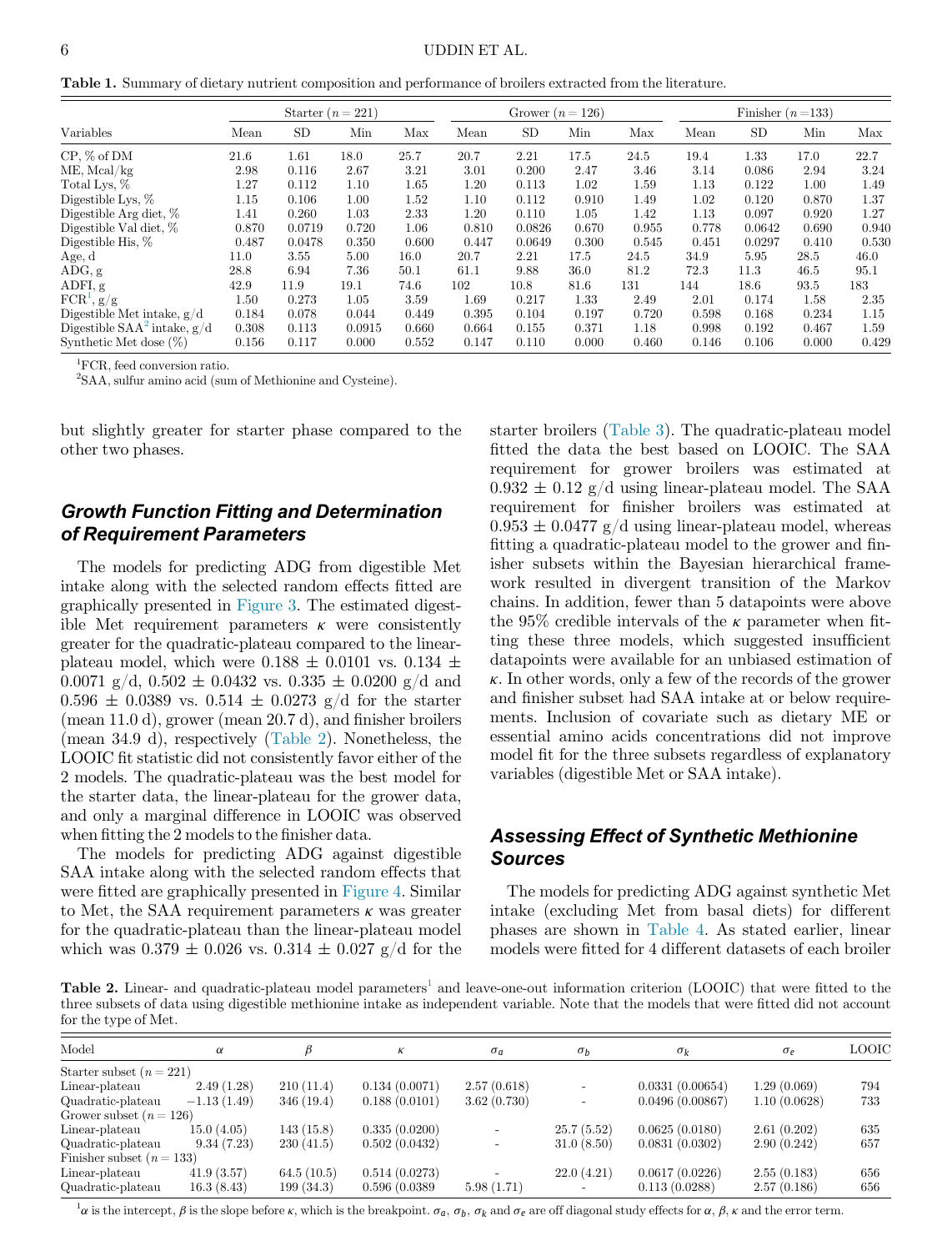<span id="page-6-0"></span>Table 3. Linear- and quadratic-plateau model parameters<sup>[1](#page-6-2)</sup> and leave-one-out information criterion (LOOIC) that were fitted to the three subsets of data using digestible sulfur amino acid intake as independent variable. Note that the models that were fitted did not account for the type of Met.

| <b>LOOIC</b> |
|--------------|
|              |
| 715          |
| 667          |
|              |
| 657          |
|              |
|              |
| 661          |
|              |
|              |

<span id="page-6-2"></span> $\frac{1}{2} \alpha$  is the intercept,  $\beta$  is the slope before  $\kappa$ , which is the breakpoint.  $\sigma_a$ ,  $\sigma_b$ ,  $\sigma_k$  and  $\sigma_e$  are off diagonal study effects for  $\alpha$ ,  $\beta$ ,  $\kappa$  and the error term. <sup>2,3,4</sup>Cells are left blank when parameters were not estimable.

phase where subsetting was done based on digestible Met or digestible SAA requirement parameter  $(\kappa)$  determined using either linear-plateau or quadratic-plateau models. The fitted linear model was extended to evaluate the synthetic Met effect on the slope parameter  $(\beta)$ as shown in [Table 5](#page-7-0). Again, based on at least 10-point difference in LOOIC value (comparing same model with same observation number from the [Tables 4](#page-6-1) and [5\)](#page-7-0), the 2 synthetic Met sources did not differ in their performance to fit the broilers' growth response data. Across broiler phases, no Met effect difference was observed between DL-Met and OH-Met.

### **DISCUSSION**

Relative efficacy of 2 most common forms of Met (DL-Met vs. OH-Met) has been well-studied and reported performance differences under certain environment and management conditions. Individual studies demonstrated that one form is favored over another under certain conditions, which has created controversy and confusion. Thus, the main goal of this study was to compile up-to-date data from the literature and compare the efficacy of 2 sources of Met using a robust Bayesian meta-analysis approach. We first divided the dataset into starter, grower and finisher age group and then determined Met requirement using either linear or quadratic-plateau models. Most importantly, our final model included the observations below the Met requirements determined using either linear or quadratic-plateau models where previous meta-analysis included all observations within certain dose limits of Met ([Sauer et al., 2008](#page-9-1); [Vazquez-Anon et al., 2006](#page-9-7)).

## Bayesian Modeling Approach

Recent improvement in computational statistics such as development of programming languages (e.g., WinBUGS and Stan) enables fitting complex models in Bayesian setting [\(Stan Development Team, 2016](#page-9-11)). In the current meta-analysis, Bayesian modeling approach was selected because: 1) pre-existing knowledge could be incorporated as prior information in Bayesian model, which helps in estimating the requirement parameter  $\kappa$  by restricted it to the range of the independent variable, viz. digestible Met and SSA intake and 2) the Bayesian approach facilitates fitting of complex models with large number of random variances ([Sorensen et al., 2016\)](#page-9-8). Additionally, Bayesian approach

<span id="page-6-1"></span>Table 4. Linear model parameters<sup>[1](#page-6-3)</sup> and leave-one-out information criterion (LOOIC) that were fitted to the new subset of data using synthetic methionine or sulfur amino acid intake (excluding basal methionine) as independent variable and ADG as dependent variable.

| Model                                                | $\alpha$    | β             | $\sigma_a$  | $\sigma_b$    | $\sigma_e$ | <b>LOOIC</b> |
|------------------------------------------------------|-------------|---------------|-------------|---------------|------------|--------------|
| Starter subset of subset                             |             |               |             |               |            |              |
| Linear $\binom{2}{3}$ k <sub>QP,Met</sub> , n = 158) | 24.5(1.42)  | 47.2(13.29)   | 7.2(1.06)   | 55.9 (10.68)  | 1.74(0.12) | 671          |
| Linear $({}^{3}k_{LP,Met}, n = 85)$                  | 20.8(1.60)  | 147(64.3)     | 6.8(1.22)   | 308(74.18)    | 1.11(0.11) | 300          |
| Linear $({}^{4}_{2}k_{QP,SAA}, n=189)$               | 24.87(1.36) | 34.59(10.19)  | 6.84(1.03)  | 44.92(8.42)   | 2.10(0.13) | 865          |
| Linear $({}^5k_{LP,SAA}, n=154)$                     | 23.58(1.59) | 42.10(13.21)  | 7.23(1.19)  | 55.98 (10.94) | 1.79(0.12) | 661          |
| Grower subset of subset                              |             |               |             |               |            |              |
| Linear ( $k_{QP,Met}$ , n = 113)                     | 53.3(1.85)  | 70.2(15.99)   | 6.7(1.45)   | 54.78 (13.74) | 3.2(0.25)  | 614          |
| Linear ( $k_{LP, Met}$ , n = 57)                     | 50.7(2.01)  | 106.6(24.12)  | 7.1(1.52)   | 68.6 (19.49)  | 1.3(0.17)  | 216          |
| Linear $(k_{QP,SAA}, n = )$ <sup>5</sup>             |             |               |             |               |            |              |
| Linear ( $k_{LP,SAA}$ , n = 141)                     | 54.60(1.89) | 46.16(6.60)   | 6.68(1.39)  | 18.78(5.47)   | 4.16(0.28) | 826          |
| Finisher subset of subset                            |             |               |             |               |            |              |
| Linear ( $k_{QP,Met}$ , n = 92)                      | 66.4(1.20)  | 56.4(29.22)   |             | 97.0(27.70)   | 7.9(0.67)  | 651          |
| Linear ( $k_{LP,Met}$ , n = 67)                      | 66.82(2.89) | 53.83(13.59)  | 11.27(2.18) | 34.29 (19.68) | 2.49(0.39) | 337          |
| Linear $(k_{QP,\text{SAA}}, n = )$ <sup>6</sup>      |             |               |             |               |            |              |
| Linear ( $k_{LP,SAA}$ , n = 78)                      | 66.10(1.23) | 34.58 (24.85) |             | 73.25(31.58)  | 8.55(0.84) | 565          |
|                                                      |             |               |             |               |            |              |

<span id="page-6-4"></span><span id="page-6-3"></span> $\frac{1}{2}a$  is the intercept,  $\beta$  is the slope before  $\kappa$ , which is the breakpoint.  $\sigma_a$ ,  $\sigma_b$ ,  $\sigma_k$  and  $\sigma_e$  are off diagonal study effects for  $\alpha$ ,  $\beta$ ,  $\kappa$  and the error term.

 $^2\rm{k_{QP,Met}}$  Sub setting was done using quadratic-plateau model using methionine as independent variable.

<span id="page-6-5"></span> $k_{\text{LP-Met}}$ . Sub setting was done using linear-plateau model using methionine as independent variable.

<span id="page-6-6"></span> ${}^4k_{\text{QP},\text{SAA}}$ : Sub setting was done using quadratic-plateau model using sulfur amino acid as independent variable.

<span id="page-6-7"></span> ${}^{5}k_{LP,SA}$ : Sub setting was done using linear-plateau model using sulfur amino acid as independent variable.

<sup>6</sup>Cells are left blank when parameters were not estimable.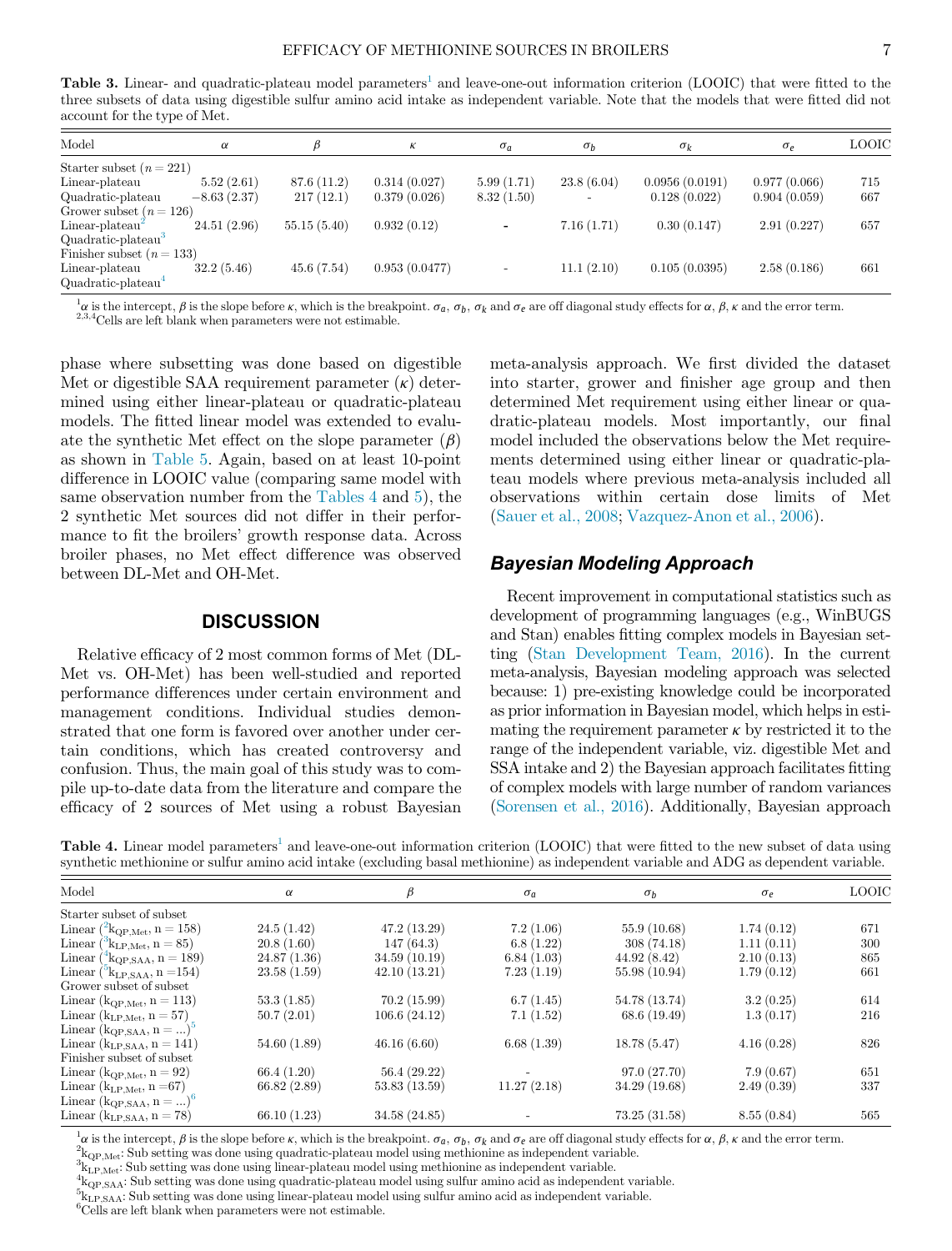<span id="page-7-0"></span>Table 5. Linear model parameters<sup>[1](#page-7-1)</sup> and leave-one-out information criterion (LOOIC) that were fitted to the new subset of data using two different forms of synthetic methionine or sulfur amino acid intake (excluding basal methionine) as independent variable and ADG as dependent variable.

| Model                                                              | $\alpha$    | $\beta$ 1     | $\beta$ 2     | $\sigma_a$  | $\sigma_h$    | $\sigma_e$ | <b>LOOIC</b> |
|--------------------------------------------------------------------|-------------|---------------|---------------|-------------|---------------|------------|--------------|
| Starter subset of subset                                           |             |               |               |             |               |            |              |
| Linear $({}^{2}\text{k}_{\text{QP,Met}}, n = 158)$                 | 24.51(1.46) | 46.94(13.46)  | 45.78(13.45)  | 7.19(1.09)  | 55.81 (10.59) | 1.74(0.12) | 674          |
| Linear $({}^3k_{\text{LP,Met}}, n = 85)$                           | 20.89(1.62) | 113.45(51.77) | 96.70(51.46)  | 6.79(1.23)  | 325.7(78.17)  | 1.10(0.11) | 299          |
| Linear $\binom{4}{1}$ k <sub>QP</sub> , s <sub>AA</sub> , n = 189) | 24.86(1.40) | 35.20(10.00)  | 33.19(10.00)  | 6.81(1.00)  | 45.08(8.43)   | 2.10(0.13) | 866          |
| Linear ( $k_{\text{LP,SAA}}$ , n = 154)                            | 23.62(1.57) | 41.98(13.36)  | 40.71(13.35)  | 7.22(1.17)  | 55.88(10.35)  | 1.80(0.12) | 663          |
| Grower subset of subset                                            |             |               |               |             |               |            |              |
| Linear ( $k_{QP,Met}$ , n = 113)                                   | 53.23(1.9)  | 73.15(16.00)  | 65.48(16.02)  | 6.77(1.45)  | 54.63(13.51)  | 3.2(0.25)  | 612          |
| Linear ( $k_{LP, Met}$ , $n = 57$ )                                | 50.78(1.93) | 118.6(24.06)  | 93.92 (23.99) | 7.13(1.54)  | 68.37(19.04)  | 1.03(0.13) | 206          |
| Linear ( $k_{QP,SAA}, n = $ )                                      |             |               |               |             |               |            |              |
| Linear ( $k_{LP,SAA}$ , n = 141)                                   | 54.71(1.82) | 30.00(7.09)   | 43.46(6.81)   | 6.63(1.39)  | 18.92(5.44)   | 4.12(0.28) | 825          |
| Finisher subset of subset                                          |             |               |               |             |               |            |              |
| Linear ( $k_{QP,Met}$ , n = 92)                                    | 66.44(1.17) | 53.47(28.12)  | 53.63(28.18)  |             | 94.82 (27.72) | 7.95(0.70) | 652          |
| Linear ( $k_{LP, Met}$ , n = 67)                                   | 66.68(2.80) | 53.47(13.55)  | 52.22(14.10)  | 11.38(2.11) | 32.35(19.74)  | 2.54(0.38) | 340          |
| Linear $(k_{QP,SAA}, n = )$ <sup>6</sup>                           |             |               |               |             |               |            |              |
| Linear $(k_{LP.SAA}, n = 78)$                                      | 66.03(1.03) | 32.70(23.11)  | 40.22(23.48)  |             | 73.11 (28.88) | 8.56(0.80) | 564          |

<span id="page-7-1"></span><sup>1</sup> $\alpha$  is the intercept,  $\beta$  is the slope before  $\kappa$ , which is the breakpoint.  $\sigma_a$ ,  $\sigma_b$ ,  $\sigma_k$  and  $\sigma_e$  are off diagonal study effects for  $\alpha$ ,  $\beta$ ,  $\kappa$  and the error term.

<span id="page-7-2"></span> $^2\rm{k_{OP,Met}}$  Sub setting was done using quadratic-plateau model using methionine as independent variable.

<span id="page-7-3"></span> ${}^{3}k_{\text{LP,Met}}$ : Sub setting was done using linear-plateau model using methionine as independent variable.

<span id="page-7-4"></span> $k_{\text{QP,SA}}$ : Sub setting was done using quadratic-plateau model using sulfur amino acid as independent variable.

<span id="page-7-5"></span> ${}^{5}k_{LP,SAA}$ : Sub setting was done using linear-plateau model using sulfur amino acid as independent variable.

<sup>6</sup>Cells are left blank when parameters were not estimable.

provides reliable estimate of the variance components with relatively small dataset which is often not possible using non-Bayesian approach ([Bates et al., 2015\)](#page-8-8). Meta-analysis often warrants powerful statistical approach because meta-analysis using frequentist approach for non-linear regression [\(Sauer et al., 2008](#page-9-1)) or multi-exponential regression [\(Hoehler et al., 2005\)](#page-8-6) models might face difficulty to converge due to lack of suitable starting values for the parameters. In that sense, Bayesian approach does not require any starting values for model convergence. In Bayesian modeling, posterior distribution is influenced by the prior information and data. In general, priors are set as flat priors so that the posterior distribution is mostly influenced by the data [\(Sorensen et al., 2016](#page-9-8)). In the current study, minimally informative priors for most parameters were used, thus posterior distribution was allowed to be determined mainly by the data used in this analysis. Estimation of between study heterogeneity is also crucial for the meta-analysis which might affect inferences. In traditional meta-analysis approach, choosing a suitable heterogeneity estimator is challenging and might add arbitrariness to the inferences ([Veroniki et al., 2016\)](#page-9-13). However, in Bayesian framework, accounting for uncertainty is straightforward and even estimates are valid for small dataset [\(Pappalardo et al., 2020](#page-9-14)). Therefore, compared to traditional frequentist approach, Bayesian meta-analysis approach used in the current study is better, more powerful and advantageous to deal with between study heterogeneity with a careful choice of priors even with limited number of studies and missing values [\(R](#page-9-15)ö[ver, 2020](#page-9-15); [Pappalardo et al., 2020\)](#page-9-14).

## Determination of Requirement Parameters

In this meta-analysis, both linear- and quadratic-plateau models were used to determine the requirements for Met and SAA with ADG as the response variable. Previous studies used both ADG and FCR as the response variable (e.g., [Sauer et al., 2008\)](#page-9-1). The choice of ADG as the response variable in this study was based on exploratory analysis of scatter plots, which showed very weak relationship between independent variables and FCR in comparison to the strong relationship between independent variables and ADG. Furthermore, the use of ratio variable (e.g., FCR) in general is difficult to make practical inference from the results. Previous meta-analysis conducted by [Sauer et al. \(2008\)](#page-9-1) and [Vazquez-](#page-9-7)[Anon et al. \(2006\)](#page-9-7) used Met dose as the explanatory variable. In contrast, in this study we found a better fit of the model using digestible Met or SAA intake instead of dose as explanatory variable.

Growth response of birds fed different Met sources depends on the Cys levels in the diet for starter phase, but it was not the case for grower or finisher phase of broiler ([Pillai et al., 2006\)](#page-9-16). This interaction between Met source and Cys level had been reported by [Dilger and Baker \(2008\)](#page-8-9). These authors observed that excess Cys in Met deficient diet led to decrease in feed intake and adverse effect on OH-Met growth response. Therefore, we also used the digestible SAA intake as the explanatory variable instead of Met to determine if it makes any difference between Met sources. In the case of SAA requirement, the grower dataset contained fewer data points for broilers fed SAA at or below requirements. Therefore, all data points were included in the subset of grower dataset for further analysis. Using digestible SAA as the response variable also did not make the difference in ADG of broilers at any phases fed 2 different sources of Met. It is important to note that we also observed a very large variability of ADG for birds fed control diets because Met concentration in control diets varied widely across studies. Further analysis revealed that variation in Met concentration in basal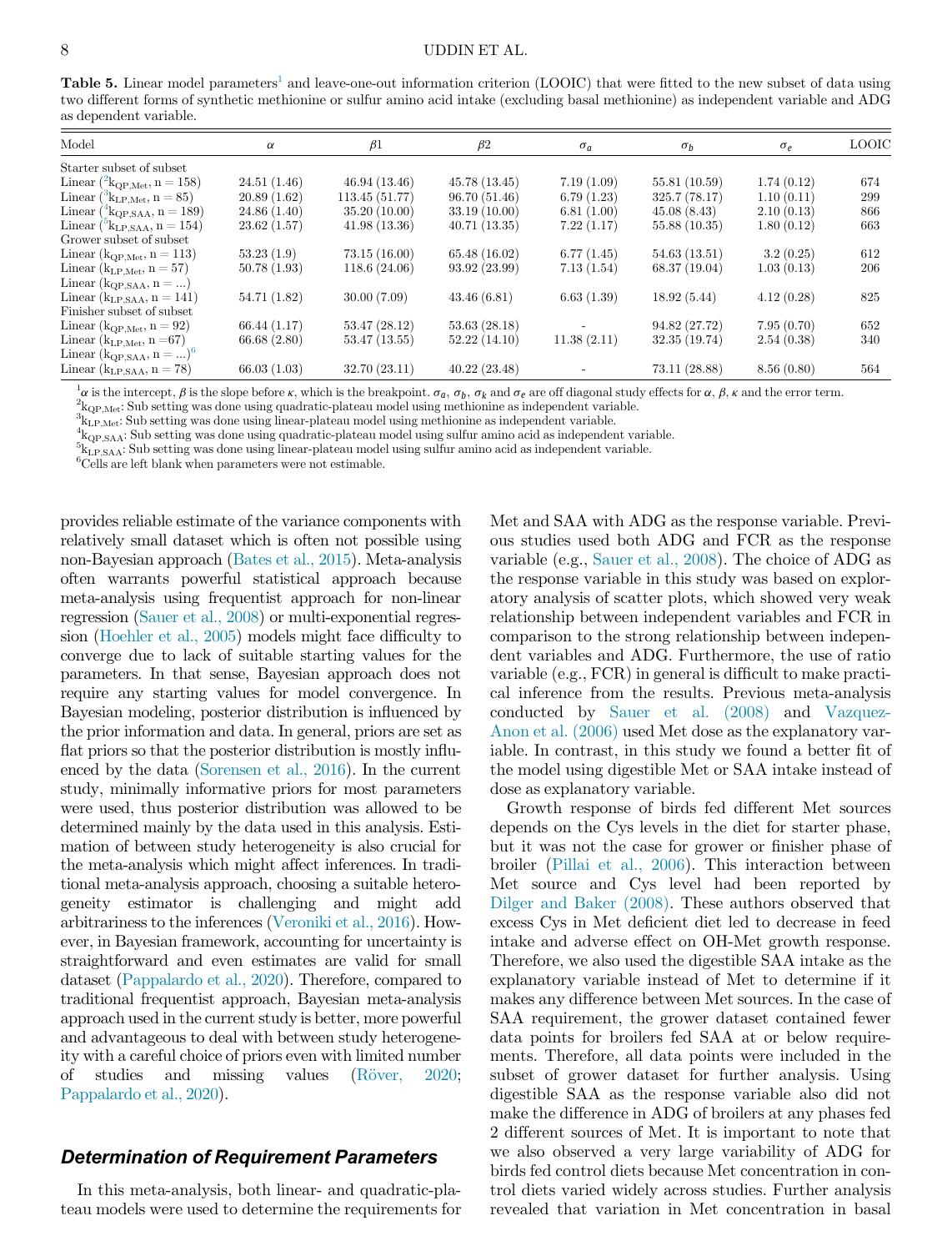diets explained approximately 95% variability of ADG for birds within control group when Met concentration was regressed against ADG (data not shown).

### Synthetic Methionine and Biological Efficacy

<span id="page-8-8"></span><span id="page-8-4"></span>This meta-analysis using current literature data with Bayesian approach demonstrated that growth response (ADG) of broiler was not influenced by form of the synthetic Met precursors. In agreement with our study, [Vazquez-Anon et al. \(2006\)](#page-9-7) also reported a similar effect of DL-Met and OH-Met on broiler performance using multilinear regression approach. However, the metaanalysis by [Sauer et al. \(2008\)](#page-9-1) found a significant difference in ADG between DL-Met and OH-Met using a nonlinear mixed modeling approach. They also reported a lower relative biological efficacy of 81% for OH-Met in comparison to DL-Met for ADG whereas relative biological efficacy of OH-Met in comparison to DL-Met did not differ statistically in our study. This discrepancy could be partly explained by the differences in modeling approach and data sources. Our study included data from studies published between 1985 and 2019 where greater than 50% (20 of 39) of the studies included were conducted or published between 2007 and 2019. In contrast, the meta-analysis by [Sauer et al. \(2008\)](#page-9-1) included studies published between 1983 and 2006 [Sauer et al. \(2008\)](#page-9-1). also modeled the growth as response to the dose in percent of active supplemental Met whereas in the current study, the models were applied using the supplemental Met intake as explanatory variable. This latter variable takes into account the feed intake which has been shown by several authors to vary according to the dietary SAA level [\(Vazquez-Anon et a.,](#page-9-17) [2017;](#page-9-17) [Zhao et al., 2018](#page-9-18)). Additionally, the analyzed active supplemental Met dose (%) is also rarely given in most of the studies; thus, using supplemental Met dose  $(\%)$  does not capture the variability during feed manufacture and of feed consumption. Thus, the genetic and management improvement of birds might have affected the growth performance response to Met dose response in previous studies ([Vazquez-Anon et al., 2006](#page-9-7)). The inclusions of more recent studies and the use of daily digestible Met intake instead of dose as explanatory variable also helped us to avoid this confounding effect to some extent. Age of bird might have played another role because the data in this study was divided into 3 age groups whereas [Sauer et al. \(2008\)](#page-9-1) observed that age had significant effects on the ADG intercept of the model and thus add age as covariate in the model ([Sauer et al., 2008](#page-9-1)). In conclusion, using powerful Bayesian meta-analysis approach including the most recent studies, no significant statistical difference was detected in ADG in response to the most common dietary synthetic methionine forms (i.e. DL-Met and OH-Met) at or below the requirement. Thus, favoring one form of Met over another on the basis of growth performances (ADG in this case) may depend on the availability, cost, ease of inclusion in the diet, and choice of the producer.

Additionally, some other factors and conditions such as reducing N excretions [\(Kim et al., 2014](#page-8-10)), supporting animal production during heat stress ([Dibner et al., 1992\)](#page-8-11) and acting as an antioxidant [\(Li et al., 2014\)](#page-8-12) lead producers to favor one form over the other.

### ACKNOWLEDGMENTS

This work was supported by the Adisseo France SAS, 6 Route Noire, F-03630 Malicorne, France.

### **DISCLOSURES**

The authors, MEU, HJL, PGS, and EK stated no conflict of interest. The authors, DIB and FR are affiliated with the funding agency.

### SUPPLEMENTARY MATERIALS

Supplementary material associated with this article can be found in the online version at  $\frac{d}{dt}$  [doi:10.1016/j.](https://doi.org/10.1016/j.psj.2022.101762) [psj.2022.101762.](https://doi.org/10.1016/j.psj.2022.101762)

## REFERENCES

- [Aerts, J. M., M. Lippens, G. De Groote, J. Buyse, E. Decuypere,](http://refhub.elsevier.com/S0032-5791(22)00067-0/sbref0001) [E. Vranken, and D. Berckmans. 2003. Prediction of growth](http://refhub.elsevier.com/S0032-5791(22)00067-0/sbref0001) [response of broiler chickens to changes in feed supply using on-line](http://refhub.elsevier.com/S0032-5791(22)00067-0/sbref0001) [parameter estimation. Poult. Sci. 82:40](http://refhub.elsevier.com/S0032-5791(22)00067-0/sbref0001)–49.
- Bates, D. M., R. Kliegl, S. Vasishth, and H. Baayen. 2015. Parsimonious mixed models. ArXiv. Accessed Feb. 2022. [http://arxiv.org/](http://arxiv.org/abs/1506.04967) [abs/1506.04967.](http://arxiv.org/abs/1506.04967)
- <span id="page-8-0"></span>[Bunchasak, C. 2009. Role of dietary methionine in poultry produc](http://refhub.elsevier.com/S0032-5791(22)00067-0/sbref0003)[tion. J. Poult. Sci. 46:169](http://refhub.elsevier.com/S0032-5791(22)00067-0/sbref0003)–179.
- <span id="page-8-3"></span>[Cooper, M. A., and K. W. Washburn. 1998. The relationships of body](http://refhub.elsevier.com/S0032-5791(22)00067-0/sbref0004) [temperature to weight gain, feed consumption and feed utilization](http://refhub.elsevier.com/S0032-5791(22)00067-0/sbref0004) [in broilers under heat stress. Poult. Sci. 77:237](http://refhub.elsevier.com/S0032-5791(22)00067-0/sbref0004)–242.
- <span id="page-8-1"></span>[Dibner, J. J., and F. J. Ivey. 1992. Capacity in the liver of the broiler](http://refhub.elsevier.com/S0032-5791(22)00067-0/sbref0006) [chick for conversion of supplemental methionine activity to L](http://refhub.elsevier.com/S0032-5791(22)00067-0/sbref0006)[methionine. Poult. Sci. 71:700](http://refhub.elsevier.com/S0032-5791(22)00067-0/sbref0006)–708.
- <span id="page-8-11"></span>[Dibner, J. J., C. A. Atwell, and F. J. Ivery. 1992. Effect of heat stress](http://refhub.elsevier.com/S0032-5791(22)00067-0/sbref0007) [on 2-hydroxy-4-\(methylthio\) butanoic acid and DL-methionine](http://refhub.elsevier.com/S0032-5791(22)00067-0/sbref0007) [absorption measured in vitro. Poult. Sci. 71:1900](http://refhub.elsevier.com/S0032-5791(22)00067-0/sbref0007)–1910.
- <span id="page-8-9"></span>[Dilger, R. N., and D. H. Baker. 2008. Cyst\(e\)ine imbalance and its](http://refhub.elsevier.com/S0032-5791(22)00067-0/sbref0008) [effect on methionine precursor utilization in chicks. J. Anim Sci.](http://refhub.elsevier.com/S0032-5791(22)00067-0/sbref0008) [86:1832](http://refhub.elsevier.com/S0032-5791(22)00067-0/sbref0008)–1840.
- <span id="page-8-2"></span>[Fattori, T. R., H. R. Wilson, R. H. Harms, and R. D. Miles. 1991.](http://refhub.elsevier.com/S0032-5791(22)00067-0/sbref0009) [Response of broiler breeder females to feed restriction below recom](http://refhub.elsevier.com/S0032-5791(22)00067-0/sbref0009)[mended levels. 1. Growth and reproductive performance. Poult.](http://refhub.elsevier.com/S0032-5791(22)00067-0/sbref0009) [Sci. 70:26](http://refhub.elsevier.com/S0032-5791(22)00067-0/sbref0009)–36.
- <span id="page-8-7"></span>Garcia-Neto, M. 2008. Programa prático para formulação de rações/ frangos de corte PPFR. Accessed March 2020. [https://sites.goo](https://sites.google.com/site/ppfrparaexcel2007ousuperior/monogastricos/planilhas/frango-de-corte) [gle.com/site/ppfrparaexcel2007ousuperior/monogastricos/planil](https://sites.google.com/site/ppfrparaexcel2007ousuperior/monogastricos/planilhas/frango-de-corte) [has/frango-de-corte](https://sites.google.com/site/ppfrparaexcel2007ousuperior/monogastricos/planilhas/frango-de-corte).
- <span id="page-8-6"></span>[Hoehler, D., A. Lemme, S. K. Jensen, and S. L. Vieira. 2005. Relative](http://refhub.elsevier.com/S0032-5791(22)00067-0/sbref0011) [effectiveness of methionine sources in diets for broiler chickens. J.](http://refhub.elsevier.com/S0032-5791(22)00067-0/sbref0011) [Appl. Poult. Res. 14:679](http://refhub.elsevier.com/S0032-5791(22)00067-0/sbref0011)–693.
- <span id="page-8-10"></span>[Kim, J. H., P. H. Patterson, and W. K. Kim. 2014. Impact of dietary](http://refhub.elsevier.com/S0032-5791(22)00067-0/sbref0012) [crude protein, synthetic amino acid and keto acid formulation on](http://refhub.elsevier.com/S0032-5791(22)00067-0/sbref0012) [nitrogen excretion. Int. J. Poult. Sci. 13:429](http://refhub.elsevier.com/S0032-5791(22)00067-0/sbref0012)–436.
- <span id="page-8-5"></span>[Kratzer, D. D., and R. C. Littell. 2006. Appropriate statistical meth](http://refhub.elsevier.com/S0032-5791(22)00067-0/sbref0013)[ods to compare dose response of methionine sources. Poult. Sci.](http://refhub.elsevier.com/S0032-5791(22)00067-0/sbref0013) [85:947](http://refhub.elsevier.com/S0032-5791(22)00067-0/sbref0013)–954.
- <span id="page-8-12"></span>[Li, H., H. Wan, Y. Mercier, X. Zhang, C. Wu, X. Wu, L. Tang,](http://refhub.elsevier.com/S0032-5791(22)00067-0/sbref0014) [L. Che, Y. Lin, S. Xu, G. Tian, D. Wu, and Z. Fang. 2014. Changes](http://refhub.elsevier.com/S0032-5791(22)00067-0/sbref0014) in plasma amino acid profi[les, growth performance and intestinal](http://refhub.elsevier.com/S0032-5791(22)00067-0/sbref0014) [antioxidant capacity of piglets following increased consumption of](http://refhub.elsevier.com/S0032-5791(22)00067-0/sbref0014) [methionine as its hydroxy analogue. Br. J. Nutr. 112:855](http://refhub.elsevier.com/S0032-5791(22)00067-0/sbref0014)–867.